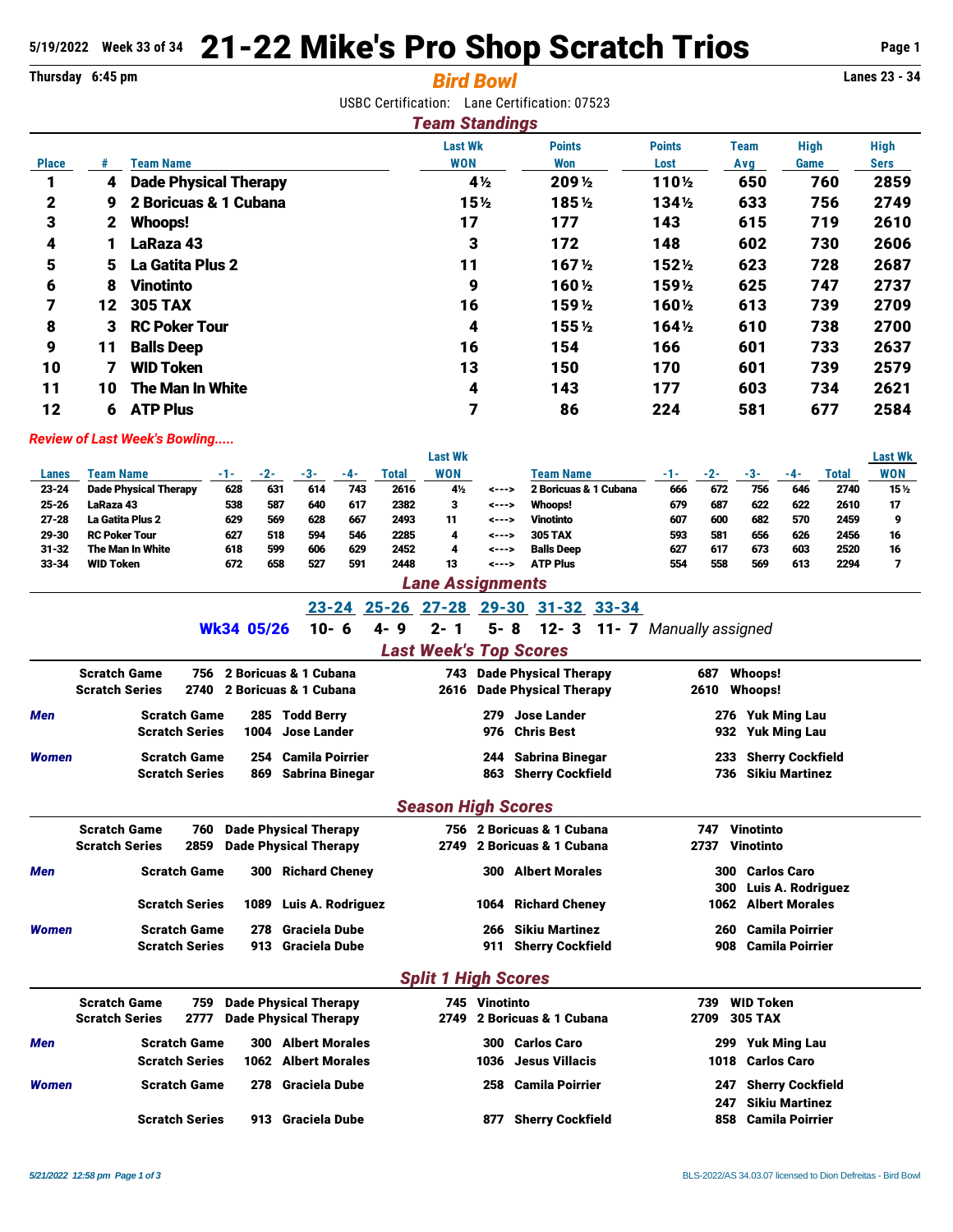**5/19/2022 Week 33 of 34 21-22 Mike's Pro Shop Scratch Trios Page 2**

|                                      |                                  |     | <b>Team Rosters</b> |                  |                             |                            |     |                            |       |     |              |
|--------------------------------------|----------------------------------|-----|---------------------|------------------|-----------------------------|----------------------------|-----|----------------------------|-------|-----|--------------|
| <b>Bowling</b><br>ID#<br><b>Hand</b> | <b>Name</b>                      | Avg | <b>Pins Gms</b>     |                  | <b>To Raise</b><br>$Avg +1$ | <b>To Drop</b><br>$Avg -1$ | -1- | $-2-$                      | $-3-$ | -4- | <b>Total</b> |
| 1 - LaRaza 43                        |                                  |     |                     |                  |                             |                            |     |                            |       |     |              |
| 1                                    | <b>Carl Johnson Sr.</b>          | 171 | 13001               | 76               | 759                         | 678                        |     |                            |       |     | $\bf{0}$     |
| 3                                    | <b>James Johnson</b>             | 221 | 26552               | 120              | 976                         | 851                        | 208 | 183                        | 225   | 216 | 832          |
| $\mathbf 2$                          | Carl Johnson Jr.                 | 210 | 20192               | 96               | 908                         | 807                        | 157 | 203                        | 192   | 226 | 778          |
| 51                                   | <b>Brian Hough</b>               | 208 | 6454                | 31               | 861                         | 825                        |     |                            |       |     | 0            |
| 58                                   | <b>Ed Parks</b>                  | 187 | 12008               | 64               | 776                         | 707                        | 173 | 201                        | 223   | 175 | 772          |
| 2 - Whoops!                          |                                  |     |                     |                  |                             |                            |     |                            |       |     |              |
| 6                                    | <b>Henry Cockfield</b>           | 205 | 26154               | 127              | 832                         | 700                        | 238 | 238                        | 194   | 229 | 899          |
| 4                                    | <b>Jorge Ferrer</b>              | 212 | 22110               | 104              | 894                         | 785                        | 226 | 233                        | 195   | 194 | 848          |
| 5                                    | <b>Sherry Cockfield</b>          | 198 | 25396               | 128              | 872                         | 739                        | 215 | 216                        | 233   | 199 | 863          |
| 45                                   | <b>Christine Clark</b>           | 188 | 1510                | 8                | 758                         | 745                        |     |                            |       |     | 0            |
| 3 - RC Poker Tour                    |                                  |     |                     |                  |                             |                            |     |                            |       |     |              |
| 7                                    | <b>Peter Sautter</b>             | 202 | 26519               | 131              | 886                         | 750                        | 182 | 160                        | 222   | 159 | 723          |
| 8                                    | <b>Ruben Coto</b>                | 181 | 19587               | 108              | 797                         | 684                        | 190 | 164                        | 156   | 196 | 706          |
| 9                                    | <b>Richard Cheney</b>            | 227 | 29066               | 128              | 1030                        | 897                        | 255 | 194                        | 216   | 191 | 856          |
| <b>4 - Dade Physical Therapy</b>     |                                  |     |                     |                  |                             |                            |     |                            |       |     |              |
| 11                                   | <b>Camila Poirrier</b>           | 196 | 24345               | 124              | 871                         | 742                        | 136 | 182                        | 148   | 254 | 720          |
| 12                                   | <b>Albert Morales</b>            | 229 | 26604               | 116              | 996                         | 875                        | 245 | 192                        | 241   | 242 | 920          |
| 10                                   | <b>Chris Best</b>                | 225 | 29772               | 132              | 964                         | 827                        | 247 | 257                        | 225   | 247 | 976          |
| 47                                   | <b>Ryan Toffoli</b>              | 230 | 3694                | 16               | 926                         | 905                        |     |                            |       |     | 0            |
| 5 - La Gatita Plus 2                 |                                  |     |                     |                  |                             |                            |     |                            |       |     |              |
| 13                                   | <b>Sikiu Martinez</b>            | 191 | 25259               | 132              | 853                         | 716                        | 177 | 155                        | 225   | 179 | 736          |
| 14                                   | <b>Jim Porter</b>                | 217 | 26982               | 124              | 922                         | 793                        | 226 | 210                        | 190   | 264 | 890          |
| 48                                   | <b>Connor Pipho</b>              | 215 | 4524                | 21               | 876                         | 850                        | 10  |                            |       |     | 10           |
| 15                                   | <b>Luis Lamarche</b>             | 215 | 25906               | 120              | 878                         | 753                        | 216 | 204                        | 213   | 224 | 857          |
| 6 - ATP Plus                         |                                  |     |                     |                  |                             |                            |     |                            |       |     |              |
| 16                                   | <b>Jose Ramirez</b>              | 206 | 25584               | 124              | 912                         | 783                        | 187 | 197                        | 181   | 224 | 789          |
| 17<br>18                             | <b>Luis Aruz</b>                 | 168 | 20191               | 120              | 765                         | 640                        | 170 | 164<br>a197 a197 a197 a197 | 191   | 192 | 717<br>788   |
| 7 - WID Token                        | <b>Carlos Caro</b>               | 207 | 25684               | 124              | 940                         | 811                        |     |                            |       |     |              |
| 43                                   | <b>Alec Osorio</b>               | 196 | 24358               | 124              | 858                         | 729                        | 248 | 219                        | 193   | 209 | 869          |
| 19                                   | <b>Armando Fernandez</b>         | 203 | 18717               | 92               | 867                         | 770                        | 194 | 255                        | 179   | 179 | 807          |
| 21                                   | <b>Andres Galmez</b>             | 202 | 19458               | 96               | 842                         | 741                        | 230 | 184                        | 155   | 203 | 772          |
| 44                                   | <b>Pedro Perez</b>               | 210 | 8401                | 40               | 883                         | 838                        |     |                            |       |     | 0            |
| 59                                   | <b>Elias Halabi</b>              | 213 | 1708                | 8                | 860                         | 847                        |     |                            |       |     | 0            |
| 8 - Vinotinto                        |                                  |     |                     |                  |                             |                            |     |                            |       |     |              |
| 22                                   | <b>Yuk Ming Lau</b>              | 220 | 29043               | 132              | 1013                        | 876                        |     | 244 214 276                |       | 198 | 932          |
| 23                                   | <b>Hector Nolivos</b>            | 191 | 23737               | 124              | 839                         | 710                        |     | a181 a181 a181 a181        |       |     | 724          |
| 24                                   | <b>Ruben Jaramillo</b>           | 214 | 28276               | 132              | 964                         | 827                        |     | 182 205                    | 225   | 191 | 803          |
| 9 - 2 Boricuas & 1 Cubana            |                                  |     |                     |                  |                             |                            |     |                            |       |     |              |
| 25                                   | <b>Sabrina Binegar</b>           | 178 | 22183               | 124              | 729                         | 600                        | 194 | 205                        | 244   | 226 | 869          |
| 27                                   | Luis A. Rodriguez                | 224 | 22247               | 99               | 928                         | 824                        | 247 | 198                        | 233   | 189 | 867          |
| 62                                   | <b>Jose Lander</b>               | 231 | 9278                | 40               | 930                         | 885                        | 225 | 269                        | 279   |     | 231 1004     |
| 26                                   | <b>Edgar Berdeguer</b>           | 218 | 16591               | 76               | 929                         | 848                        |     |                            |       |     | 0            |
| 61                                   | <b>Heysel Fanes de Rodriguez</b> | 181 | 725                 | 4                | 731                         | 722                        |     |                            |       |     | 0            |
| 10 - The Man In White                |                                  |     |                     |                  |                             |                            |     |                            |       |     |              |
| 30                                   | <b>Graciela Dube</b>             | 204 | 20407               | 100              | 913                         | 808                        |     |                            |       |     | 0            |
| 28                                   | <b>Carlos Tijero</b>             | 195 | 24195               | 124              | 893                         | 764                        | 195 | 181                        | 201   | 173 | 750          |
| 29                                   | <b>Jorge Ossorio</b>             | 204 | 24509               | 120              | 911                         | 786                        | 186 | 214                        | 181   | 212 | 793          |
| 53                                   | J. C. Quintana                   | 223 | 8030                | 36               | 930                         | 889                        |     |                            |       |     | 0            |
| 64                                   | <b>Rey Falcon</b>                | 227 | 909                 | $\boldsymbol{4}$ | 915                         | 906                        | 237 | 204                        | 224   | 244 | 909          |
|                                      |                                  |     |                     |                  |                             |                            |     |                            |       |     |              |